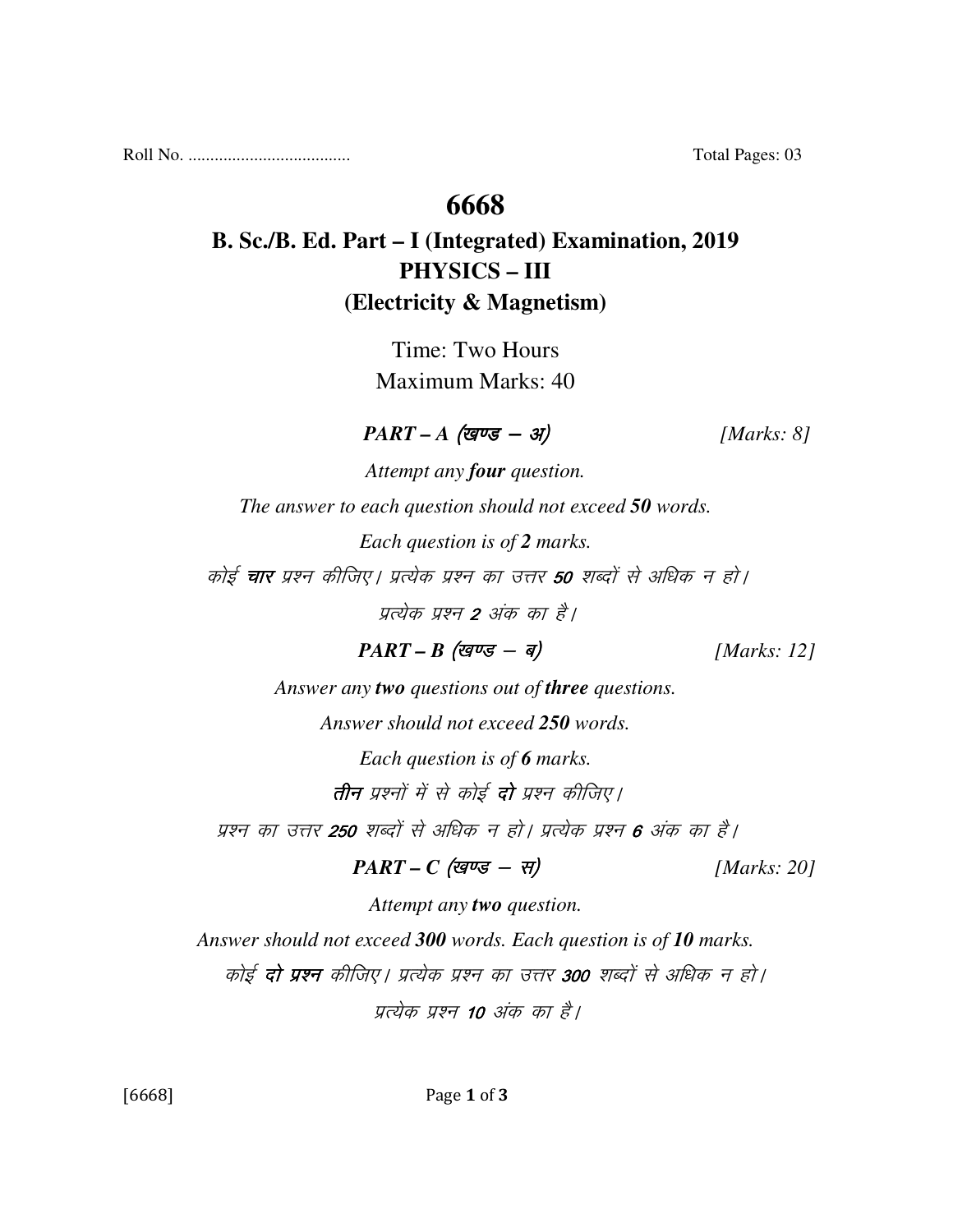#### $PART - A / Q$  खण्ड - अ

- Q.1 Answer any four questions कोई चार प्रश्न कीजिए  $-$ 
	- (i) Define Conversion and Quantization of charge. परिवर्तन और आदेश की मात्रा को परिभाषित कीजिए।
	- (ii) Compare the molecular dipoles and induced dipoles. आणविक द्विध्रुव और प्रेरित द्विध्रुवों की तुलना कीजिए।
	- (iii) Define the continuity equation. निरंतरता समीकरण की व्याख्या कीजिए।
	- (iv) Mention the skin effect for resistance at high frequencies. उच्च आवृत्तियों पर प्रतिरोध के लिए त्वचा के प्रभाव को अंकित कीजिए।
	- (v) Mention the role of Galvanometer in electric system. विद्युत प्रणाली में गैल्वेनोमीटर की भूमिका लिखिए।
	- (vi) Differentiate critical damping and over damping. क्रिटिकल डैम्पिंग और ओवर डैम्पिंग में अंतर स्पष्ट कीजिए।
	- (vii) Write the meaning of current density. वर्तमान घनत्व का अर्थ लिखिए।
	- (viii) Write the impedances of LRC Series. एल आर सी श्रृंखला के अवरोधों को लिखिए।

### PART – B / खण्ड – ब

Q.2 Explain the potential energy of a system of charges with its calculations in various configurations.

परिवर्तन प्रणाली की अंतः शक्ति को इसके विविध विन्यास के साथ व्याख्या कीजिए।

- Q.3 Comment on the relationship of power dissipation and power factor. विद्युत अपव्यय एवं विद्युत कारक के सम्बंधों की समीक्षा कीजिए।
- [6668] Page 2 of 3 Q.4 What do you mean by current sensitivity? Write the factors related to it. धारा संवेदनशीलता से आपका क्या आशय है? उनसे सम्बंधित कारकों को समझाइए।